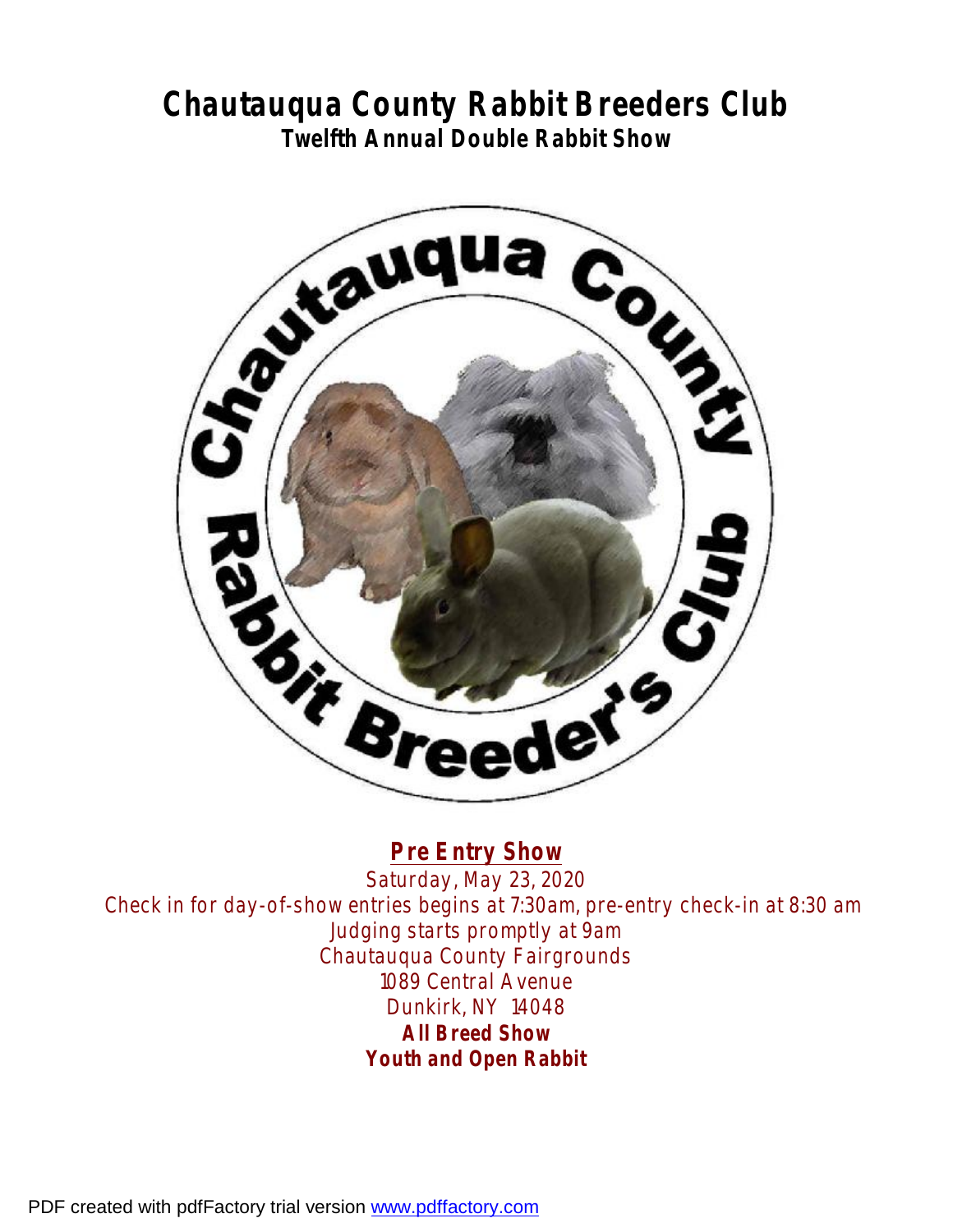## **Rabbit Judges**

John Richter Mark Stewardson Jacinta Taulbee Ron Petras

Karen Fischer

**Show Superintendent** Dorothea Prine

**Registrar**  Dorothea Prine

## **Show Entry Information**

Rabbit Show Open and Youth Secretary– Judy Blodgett 7257 Boston State Rd., Hamburg, NY 14075 Telephone: 716-648-0239  *Please make checks payable to*: Chautauqua County Rabbit Breeders Club Email Entries to: [lops2mops@aol.com](mailto:lops2mops@aol.com)

Pre-Entry Fee: \$3.50 per Rabbit Open and Youth Fur: \$2.00 \$3.00 if 10 or more are entered per show Day of Show Entry- \$6.00 per rabbit Day of Show Changes- \$5.00 per change for both shows **Open and Youth Entries must be post marked by MAY 15, 2020 or emailed by May 20, 2020** 

## **SANCTIONED Breeds: Shows A & B**

(Sanctioned by CCRBC unless otherwise noted)

## Open

American Fuzzy Lop, Jersey Wooly, Mini Lop, Polish, Holland Lop, Tan Mini Satin/Satin by Dorothea Prine New Zealand by Kennerknecht family Rex by Danielle Leary

### Youth

Dutch, Rex Havana by Erway family

Holland lop by Kennerknecht family New Zealand by Kennerknecht family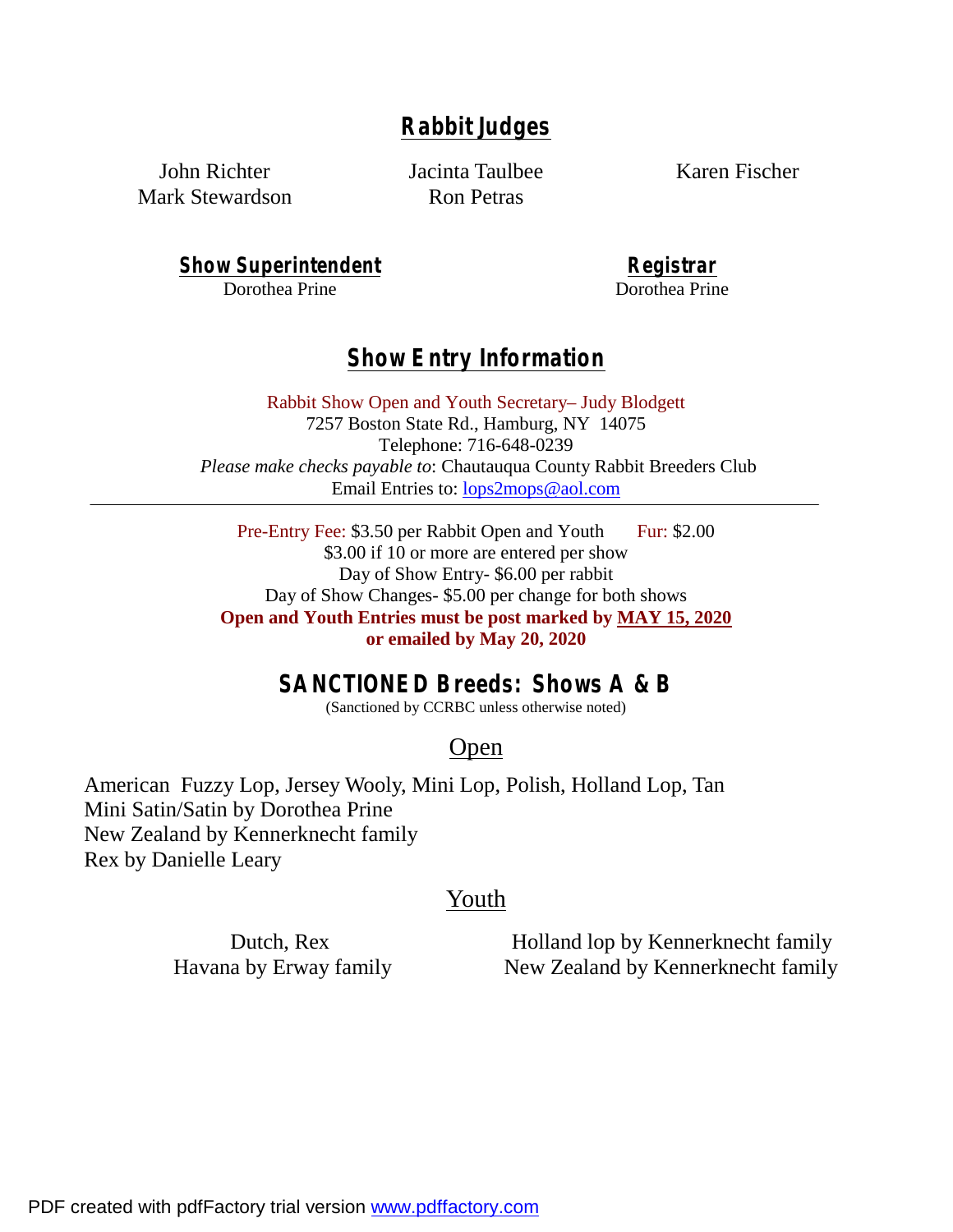## **CCRBC Show Rules**

This is an official ARBA show and will be governed by the latest rules of such.

- 1. All Open & Youth rabbits for all shows will be judged by private ear number.
- 2. All rabbits must be permanently and legibly tattooed in left ear.
- 3. All carrying cages must have leak proof bottoms.
- 4. Exhibitors will be responsible for carrying their rabbits to and from judging table. To avoid delays– the 2 call rule will apply.
- 5. CCRBC reserves the right to substitute judges if necessary.
- 6. Sick animals will be removed from showroom and entry fee will be forfeited.
- 7. Anyone causing a disturbance or trying to intimidate a judge will be asked to leave and their entry fee will be forfeited.
- 8. Returned checks will be charged a fee and the exhibitor contacted immediately.
- 9. All children must be supervised.
- 10. No alcoholic beverages in showroom.
- 11. Ribbons will be given through 3rd place. All awards must be picked up at the secretary's desk. None will be mailed.
- 12. Grooming tables, chairs, and blowers WILL be allowed in showroom.
- 13. NO DOGS, CATS, BIRDS, ETC. will be allowed in showroom.
- 14. There must be 10 or more SHOWN in each breed before an award will be given, unless specified otherwise.
- 15. REMARK CARDS WILL NOT BE USED. If you would like a remark card to be used during judging, you must fill out your own and bring to writer at judging. It is the writer's responsibility to complete your card if you request it.
- 16. All youth must carry rabbits to and from judging table!
- 17. Exhibitor must pick up check-in sheets and verify entry. All scratches will be done at the judging table. However, NO CHANGES DONE AT JUDGES TABLE.
- 18. Youth exhibitors under 5 years old may show in open classes, per ARBA rule.

### **HOTELS**

Comfort Inn 3925 Vineyard Drive Dunkirk, NY 14048 716-672-4450

Days Inn 10455 Bennett Rd. Fredonia, NY 14063 716-673-1351

## **Lunch will be available, including Western New York's famous Beef on Weck.**

## **Picnic with your family under our covered pavilion attached to the showroom.**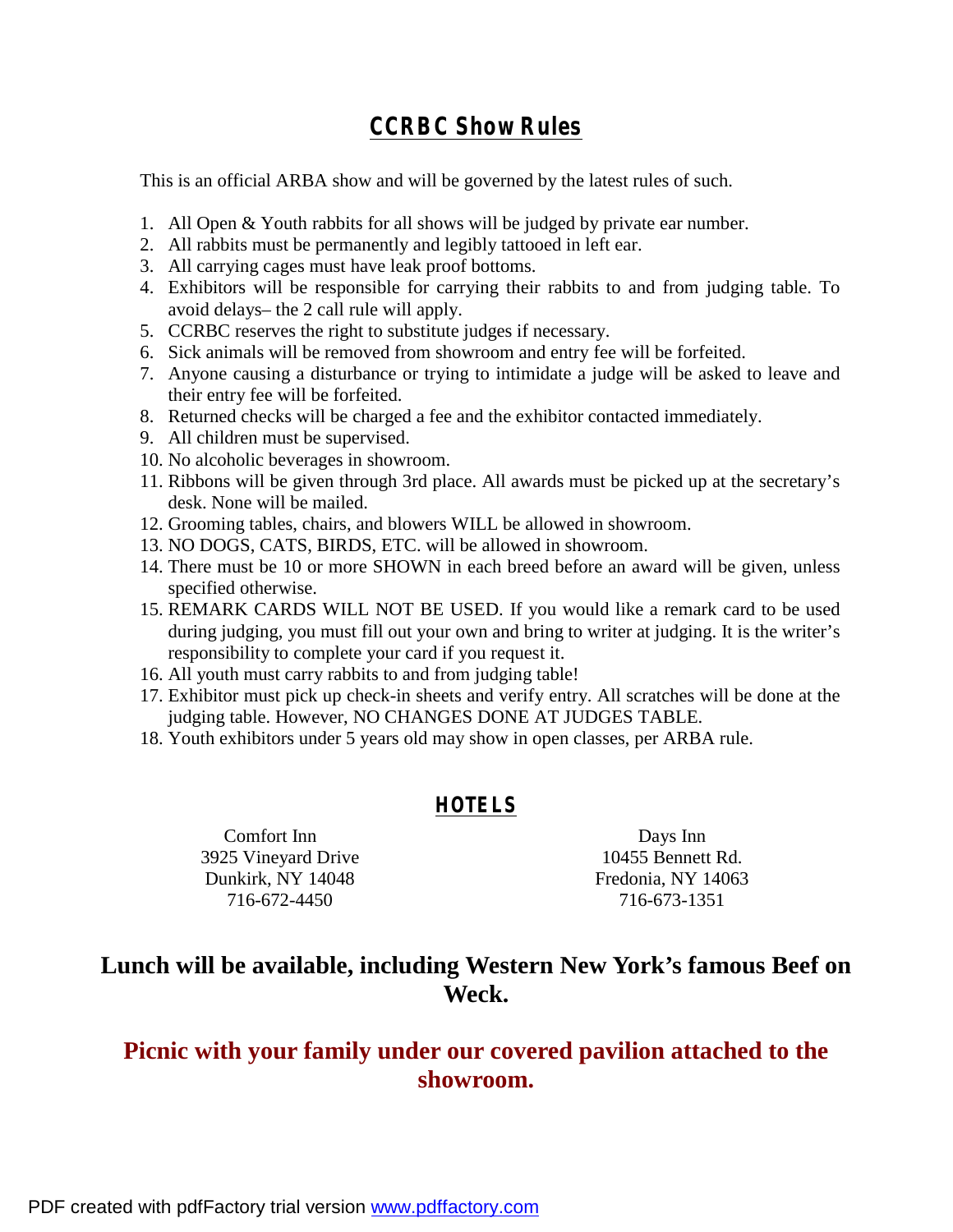# **Directions**

From the NYS Thruway (I-90):

Exit 59 (Dunkirk/Fredonia). Drive straight through the light, onto Vineyard Drive/Millard Fillmore. At third light turn Right onto Central Ave. Continue under Thruway viaduct and turn Left onto Waldorf Rd. Parking is on the Right past the fairgrounds.

**From Jamestown / Olean / Warren:** Take Route 60 North. Turn Left onto Vineyard Drive/Millard Fillmore. At second light turn Right onto Central Ave. Continue under Thruway viaduct and turn Left onto Waldorf Rd. Parking on the Right past the fairgrounds.

# **Rabbit Awards:**

**BIS/BRIS Open** & **BIS/BRIS Youth BOB/BOS** – For sanctioned breeds. Rosette if 5-9 are shown in the breed (3-9, youth). Ribbons -1st-3rd place

# TAKE A CHANCE ON OUR EXCITING RAFFLE TABLE and 50/50!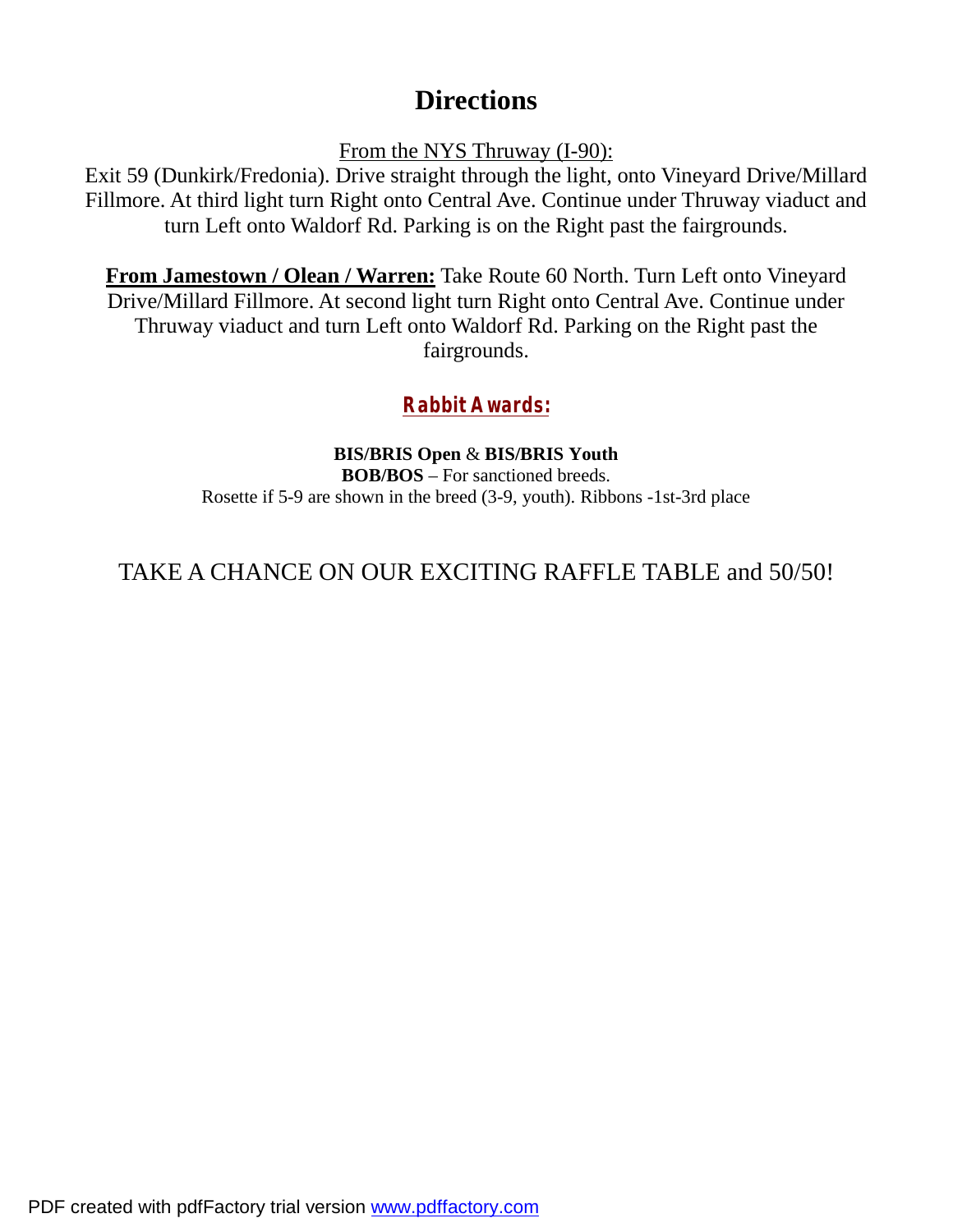### **Specialty Club Information**

AMERICAN CHINCHILLA RABBIT BREEDERS ASSOC. Diana Young, PO Box 14, Unionville, IN 47468 [secam.chin@yahoo.com](mailto:secam.chin@yahoo.com)

Membership: Individual, Adult - \$9; Youth - \$6; 3 Yrs Adult - \$20; Youth - \$12; H/W - \$13; 3 Yrs - \$30; Family - \$13 + \$2/child; Life Membership: \$100.00; All foreign add \$5.00 to above fees.

Sanction Fees: OPEN \$6.00 - YOUTH \$4.00

#### AMERICAN SABLE RABBIT SOCIETY

Myron W. Dinsdale, 112 North Main Street, Traer, Iowa 50675- 1028

#### [sables@mediacombb.net](mailto:sables@mediacombb.net)

Membership: July 1 - June 30, 1 Year Individual \$10.00, 3 Years - \$25.00, 1 Year Youth \$8.00, 3 Years \$20.00, 1 Year Family \$14.00, 3 Years \$35.00, 1 Year Two Members the same household \$12.00, 3 Years \$30.00. \*Note: Family Membership is only first two Youth. After 2nd youth, each additional youth is 1 Year \$3.00, 3 Years \$5.00;

Sanction Fees: OPEN \$8.00 - YOUTH \$5.00 (Youth is free when requested with Open for same show)

#### AMERICAN BEVEREN RABBIT CLUB

Meg Whitehouse, 480 Colts Neck Road, Farmingdale, NJ 07727 [wwhiteh404@aol.com](mailto:wwhiteh404@aol.com)

Membership: Individual, Adult or Youth - \$7.50; Family (2 adults, 2 children under 18) - \$10; add additional \$2.50/each child under 18

Sanction Fees: OPEN \$7.00 - YOUTH \$5.00

#### AMERICAN BRITANNIA PETITE RABBIT SOCIETY Debbie Hilton, 5843 S 1050 W, Owensville, IN 47665

[n2byrds@yahoo.com](mailto:n2byrds@yahoo.com)

Membership: Adult - \$10, \$25 3 yrs; Youth - \$7.50, \$20 3 yrs; H/W - \$15, \$40 3 yrs; Family - \$15 (plus \$2.00/child), \$40 3 yrs (plus \$5/child); Foreign surcharge - \$3;

Sanction Fees: OPEN \$8.00; YOUTH \$6.00; COMBO OPEN/YOUTH \$12.00

CALIFORNIAN RABBIT SPECIALTY CLUB, INC Susan Yeary, 3201 North Alamo Road, Edinburg, TX 78542- 1480

#### [yearycals@att.net](mailto:yearycals@att.net)

Membership: Adult - \$10, 3 yrs \$28; Youth - \$5, 3 yrs \$15; Husband/Wife - \$15, 3 yrs \$43; Family - \$15 (plus \$2 each youth), 3 yrs \$43 (plus \$6 each youth)Youth must join at same time as adults. Youth birth date is required. Sanction Fees: OPEN \$10.00 - YOUTH \$5.00

#### AMERICAN DUTCH RABBIT CLUB

Janet Bowers, 3520 Baker Rd, Olivet, MI 49076 [AmDutchClub@aol.com](mailto:AmDutchClub@aol.com) Membership: Adult - (New) \$15, (Renewal) \$10; Youth - (New) \$13, (Renewal) \$8; Husband/Wife - (New) \$19, (Renewal) \$14; Family - (New) \$25, (Renewal) \$20; Sanction Fees: OPEN \$12.00; YOUTH \$10.00

NATIONAL ANGORA RBC, INC Margaret Bartold, 909 Highway E, Silex, MO 63377 [tomar5866@windstream.net](mailto:tomar5866@windstream.net) Membership: Adult - \$10, \$18 2 yrs, \$27 3 yrs; Youth - \$5, \$10

2 yrs, \$15 3 yrs; Rabbitry (two people at the same address) - \$15, \$25 2 yrs, \$35 3 yrs; Family - \$20, \$30 2 yrs, \$40 3 yrs; Canada: add \$8 to above fees. All other foreign: add \$10 to above fees. Sanction Fees: OPEN \$12.00 All 4 Breeds (youth sanction is free when obtained with open); OPEN only \$12.00 all 4 breeds; YOUTH only \$5.00 All 4 Breeds; FAIR SHOWS \$5.00 for each breed or \$12.00 All 4 Breeds

#### LOP RABBIT CLUB OF AMERICA

Sandy Bennett, 323 Macedon Dr, Lexington, SC 29073 [lrcasec@gmail.com](mailto:lrcasec@gmail.com)

Membership: Adult - (New) \$15, (New 2 yr) \$20, (Renewals) \$10/year; Youth - (New) \$10, (New 2 yr) \$14, (Renewals) \$7/yr; Husband/Wife - (New) \$20, (New 2 yr) \$30, (Renewal) \$15/yr; Family - (H/W fee plus \$5/child/year); Foreign add \$6/year; Only 1copy of the Lop Guidebook is sent per household. Only 1 copy of the Lop Digest (newsletter) is sent per household unless otherwise requested.

Sanction Fees: OPEN \$15.00; YOUTH \$8.00

#### GIANT CHINCHILLA RABBIT ASSOC

Mary Ellen Stamets, 37 Brown St, Flemington, NJ 08822-1536 [mrabbit67@yahoo.com](mailto:mrabbit67@yahoo.com) Membership: Adult - \$9, \$25 3 yrs; Youth - \$5, \$12 3 yrs;

Husband/Wife - \$13; Family - \$13 (plus \$2/child); Sanction Fees: OPEN \$8.00 - YOUTH \$3.00 (Youth free if requested with Open)

#### AMERICAN HARLEQUIN RABBIT CLUB

Pamela Granderson, 14991 Opera Road, Leopold, Indiana 47551 Membership: Adult - \$5; Youth - \$4; Husband/Wife - \$7; Family - \$10; Sanction Fees: OPEN \$6.00; YOUTH \$6.00 Youth free when requested with open.

#### HOLLAND LOP RABBIT SPECIALTY CLUB

Pandora Allen, 2633 Seven Eleven Rd, Chesapeake, VA 23322- 3144

[hlrscsec@aol.com](mailto:hlrscsec@aol.com)

Membership: Adult -\$15; Youth - \$12; Husband/Wife - \$19; Family - \$22 Canada/New Mexico: Add \$5 per year service charge.

All other Foreign: Add \$10 per year service charge. Sanction Fees: OPEN \$15.00; YOUTH \$10.00

#### NORTH AMERICAN LIONHEAD RABBIT CLUB

Christine Hutchison, 322 Berry Mountain Rd, Millersburg, PA 17061

#### [rntofnp1@comcast.net](mailto:rntofnp1@comcast.net)

Membership: Adult - \$15, \$35 3 yrs, Youth - \$10, \$25 3 yrs, Family \$20, \$50 3 yrs. Outside USA add \$15. Sanction Fees: Open & youth \$15, youth alone \$10

#### NATIONAL JERSEY WOOLY RABBIT CLUB

Amber Henderson, 1313 Limekiln Road, Hollister, CA 95024 [njwrcsecretary@gmail.com](mailto:njwrcsecretary@gmail.com)

Membership: Adult - (New)\$15, \$35 3 yrs, (Renewal) \$12, \$25 3 yr; Youth - (New) \$12, (Renewal) \$9; Family (2 Adults and any children under 19 residing at same address) - \$25, \$60 3 yr; First Class option for newsletter - \$5/year; Foreign Surcharge - \$5/year;

Sanction Fees: OPEN \$10.00; YOUTH \$10.00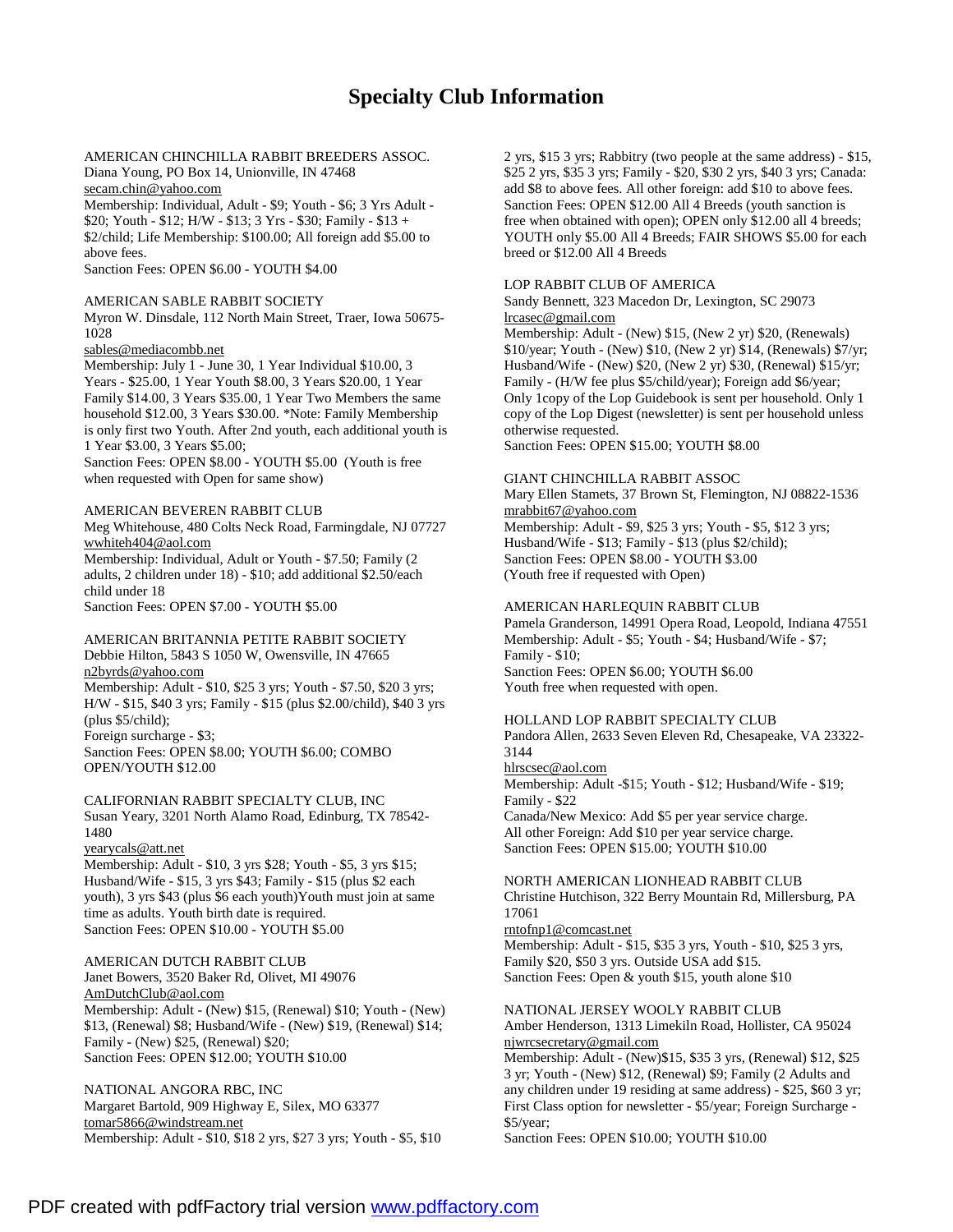#### AMERICAN MINI LOP RABBIT CLUB Wendy Brabender, 1821 Jackson Street, Stoughton, WI 53589 [frogpond@bminet.com](mailto:frogpond@bminet.com)

Membership: Adult - (New) \$15, \$40 3 yr, (Renewal) \$12, \$30 3 yrs; Youth - (New) \$12, \$30 3 yr, (Renewal) \$8, \$20 3 yrs; Husband/Wife - (New) \$19, \$52 3 yr, (Renewal) \$15, \$40 3 yrs; Family - (New) \$25, \$70 3 yr, (Renewal) \$20, \$55 3 yrs; Sanction Fees: OPEN \$13.00; YOUTH \$10.00 US funds only

#### NATIONAL MINI REX RABBIT CLUB

Doug King, 2719 Terrace Ave, Sanger, CA 93657 [NMRRCSecretary@gmail.com](mailto:NMRRCSecretary@gmail.com) Membership: Individual - \$15, \$40 3 yrs; Individual (Canadian) - \$30, \$80 3 yrs; Youth - \$15, \$40 3 yrs; Youth (Canadian) - \$30, \$80 3 yrs; Husband/Wife - \$20, \$50 3 yrs; Husband/Wife (Canadian) - \$40, \$100 3 yrs; Family (up to 3 children) - \$30, \$75 3 yr; Family (Canadian) - \$60, \$150 3 yr; Sanction Fees: OPEN \$12.00; YOUTH \$12.00

#### AMERICAN SATIN RABBIT BREEDERS ASSOC Gina Cavender , PO Box 5 , Jamestown, IN 46147 [bhsatins@gmail.com](mailto:bhsatins@gmail.com)

Membership: Adult - (New) \$17, \$35 3 yr, (Renewal) \$12, \$30 3 yr; Youth - (New) \$14, \$28 3 yr, (Renewal) \$9, \$23 3 yr; Husband/Wife - (New) \$19, \$40 3 yr, (Renewal) \$14, \$35 3 yr; Family - (New) \$22, \$46 3 yr, (Renewal) \$17, \$41 3 yr; Sanction Fees: OPEN \$15.00 - YOUTH \$8.00

#### AMERICAN NETHERLAND DWARF RABBIT CLUB Susan Clarke Smith, 864 Barkers Creek Road, Whittier, NC

#### 28789 [andrcsecy@yahoo.com](mailto:andrcsecy@yahoo.com)

Membership: Adult - (New) \$15, \$40 3 yr, (Renewal) \$13, \$35 3 yrs; Youth - (New) \$10, \$25 3 yr, (Renewal) \$8, \$20 3 yrs; Family (2 members) - (New) \$20, \$45 3 yr, (Renewal) \$15, \$37 3 yrs; Family (3+ members) - (New) \$25, \$50 3 yr, (Renewal) \$20, \$42 3 yrs; Canada & Mexico - Add \$8/year; All Other Foreign - Add \$15/year; US Funds.

#### Sanction Fees: OPEN \$15.00; YOUTH \$10.00

#### AMERICAN POLISH RABBIT CLUB

Patti Walthrop, 2405 Greenridge Ct, Euless, TX 76039 [pwalthrop@tx.rr.com](mailto:pwalthrop@tx.rr.com) Membership: Adult - \$10, \$25 3 yr; Youth - \$8, \$20 3 yr; Husband/Wife (or 2 individuals at the same address) - \$12, \$30 3 yr; Family - \$15, \$35 3 yr; Foreign Membership - Add \$10/year to above fees; Sanction Fees: OPEN \$10.00; YOUTH \$10.00

#### NATIONAL REX RABBIT CLUB

Arlyse DeLoyola, PO Box 1465, Cave Junction, OR 97523 [nationalrex@yahoo.com](mailto:nationalrex@yahoo.com) Membership: Individual Adult or Youth (New) - \$15 (Each additional person at same address - \$5), 3 yr \$30 (Each additional person at same address - \$12); (Renewal) \$10 (Each additional person at same address - \$5), 3 yr \$25 (Each additional person at same address - \$12); Sanction Fees: OPEN \$10.00; YOUTH \$7.00

#### SILVER MARTEN RABBIT CLUB

Stephanie Myers, PO Box 129, Echo, OR 97926 [hhs2osu@hotmail.com](mailto:hhs2osu@hotmail.com)

Membership: Adult (New) - \$12, \$21 3 yr, (Renewal) \$7, \$18 3 yr; Youth (New) - \$9, \$15 3 yr, (Renewal) \$5, \$12 3 yr; Husband/Wife (New) - \$16 (add \$3/child), \$30 3 yr (add \$5/child), (Renewal) \$10 (add \$2/child), \$25 3 yr (add \$5/child); Foreign - Add \$5 surcharge per membership per year. Sanction Fees: OPEN \$8.00 - YOUTH \$4.00

#### AMERICAN TAN RABBIT SPECIALTY CLUB

Paula Schutz, 105 Ulsterville Rd, Pine Bush, NY 12566 [atrscsecy@gmail.com](mailto:atrscsecy@gmail.com)

Membership: Single (New) - \$13, (Renewal) \$8; Youth (New) - \$10, (Renewal) \$5; Husband/Wife (New) - \$17, (Renewal) \$12; Family (New) - \$20, (Renewal) \$15; Lifetime - \$150/person; Sanction Fees: OPEN \$10.00; YOUTH \$4.00 Free sanction given for future show if no Tans are shown.

## **American Rabbit Breeders Association, Inc. Sanctioned Open and Youth Show**

Eric Stewart, Executive Director P.O. Box 5667, Bloomington, Illinois 61702 ARBA Website: [www.arba.net](http://www.arba.net)

Membership Dues: \$20.00 per year Combination Husband and Wife \$30.00 per year Youth Membership Dues: \$12.00 per year

### **The 97th ARBA Convention and Annual Meeting**

Will be held on October 17-20, 2020 in Harrisburg, PA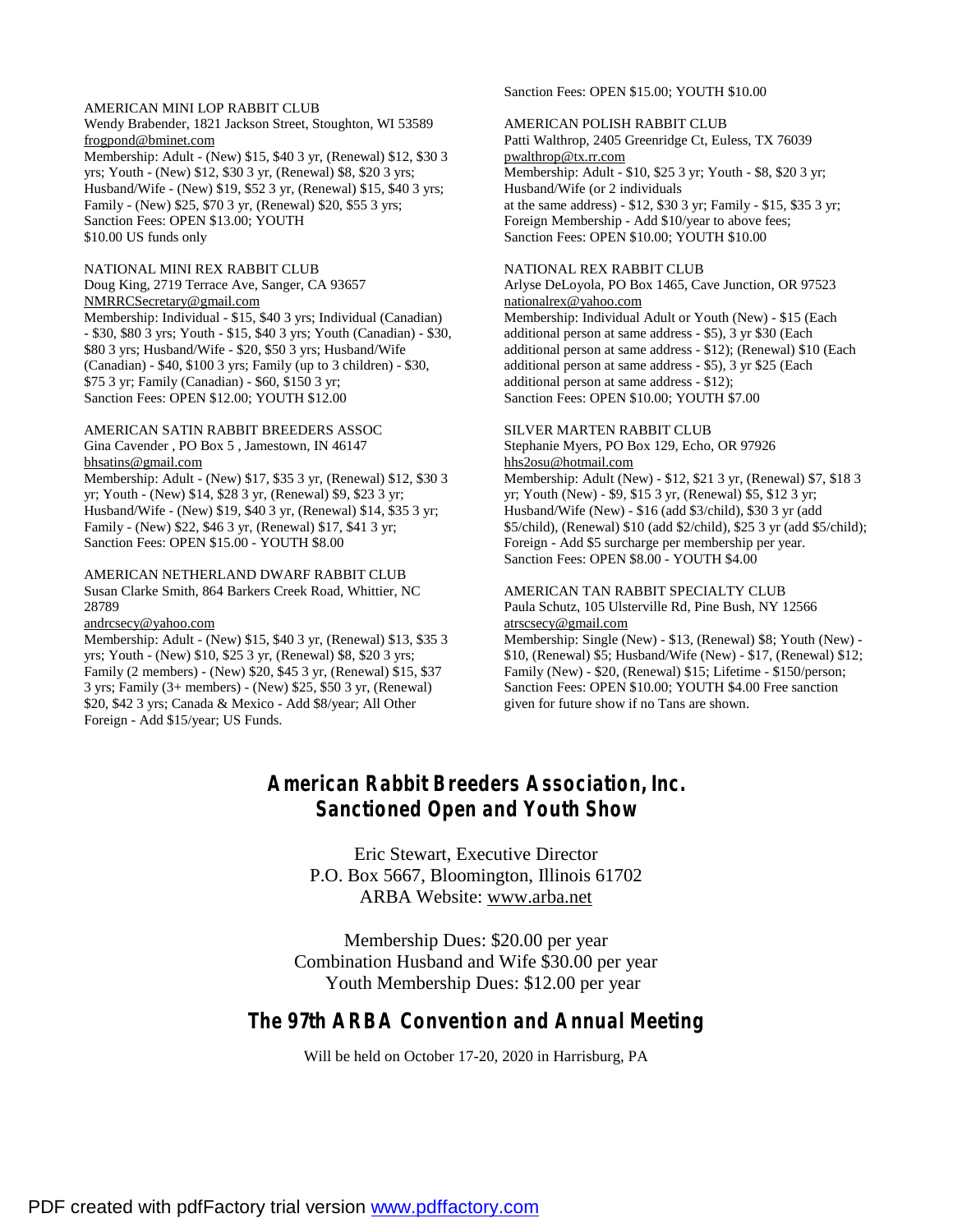# **(PLEASE CIRCLE) : OPEN or YOUTH; Show A, B, or Both**

| Phone Number:                                                                                                                                                                     |              |                |                  |            |            |
|-----------------------------------------------------------------------------------------------------------------------------------------------------------------------------------|--------------|----------------|------------------|------------|------------|
|                                                                                                                                                                                   |              |                |                  |            |            |
| One Exhibitor per entry sheet. If entries are identical for both shows, only one form is necessary. Circle A, B or Both.<br>FEE: \$3.50 per rabbit Fur: \$2.00                    |              |                |                  |            |            |
| Open and Youth Entries: Judy Blodgett, 7257 Boston State Rd., Hamburg, NY 14075<br>Email entries: lops2mops@aol.com<br>Open and Youth Entries must be post marked by May 15, 2020 |              |                |                  |            |            |
| EAR#                                                                                                                                                                              | <b>BREED</b> | <b>VARIETY</b> | <b>CLASS/SEX</b> | <b>FUR</b> | <b>FEE</b> |
|                                                                                                                                                                                   |              |                |                  |            |            |
|                                                                                                                                                                                   |              |                |                  |            |            |
|                                                                                                                                                                                   |              |                |                  |            |            |
|                                                                                                                                                                                   |              |                |                  |            |            |
|                                                                                                                                                                                   |              |                |                  |            |            |
|                                                                                                                                                                                   |              |                |                  |            |            |
|                                                                                                                                                                                   |              |                |                  |            |            |
|                                                                                                                                                                                   |              |                |                  |            |            |
|                                                                                                                                                                                   |              |                |                  |            |            |
|                                                                                                                                                                                   |              |                |                  |            |            |
|                                                                                                                                                                                   |              |                |                  |            |            |
|                                                                                                                                                                                   |              |                |                  |            |            |
|                                                                                                                                                                                   |              |                |                  |            |            |

TOTAL FEE: \$\_\_\_\_\_\_\_\_\_\_\_\_\_\_\_\_\_\_\_